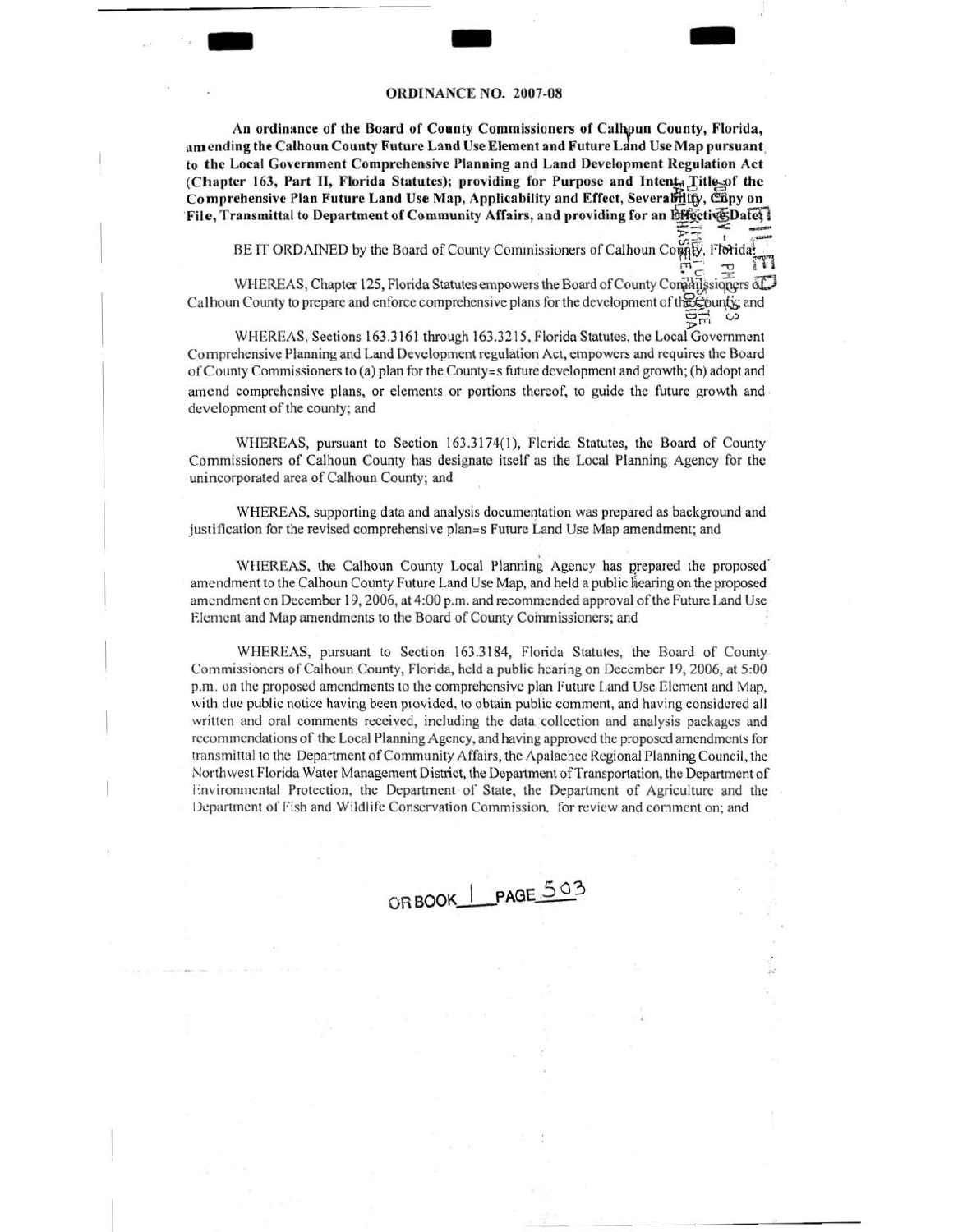WHEREAS, the Department of Community Affairs, by letter dated April 27, 2007, transmitted its objections, recommendations, and comments on the proposed amendment of the Calhoun County Comprehensive Plan Future Land Use Map, stating that the Department had objections to the amendment; and . .

II 1

WHEREAS, pursuant to Section 163.3184, Florida Statutes, on October 2, 2007 at 4:00 p.m., the Board of County Commissioners of Calhoun County, Florida, acting as the Local Planning Agency, held a public hearing, with due public notice having been provided, on the adoption of Comprehensive Plan and Future Land Use Map amendment; and

WHEREAS, pursuant to Section 163.3184, Florida Statutes, the Board of County Commissioners of Calhoun County, Florida, held a public hearing on October 2, 2007, at 5:00 p.m. on the adoption of an ordinance for the amendments to the Comprehensive Plan and Future Land Use Map, with due public notice having been provided, to obtain public comment, and having considered all written and oral comments received, including the data collection and analysis packages and recommendations oft he Local Planning Agency and of the Department of Community Affairs Objections, Recommendations and Comments Report (ORC), and having adopted and approved the amendments for transmittal to the Department of Community Affairs, the Apalachee' Regional Planning Council, the Northwest Florida Water Management District, the Department of Transportation, the Department of Environmental Protection, the Department of State, the Department of Agriculture and the Department of Fish and Wildlife Conservation Commission, for, review and comment on; and

WHEREAS, in exercise of its authority the Board of County Commissioners of Calhoun County, Florida, has determined it necessary and desirable to adopt the Future Land Use Element an& Map amendments to encourage the most appropriate use of land, water and resources, consistent with. the public interest; and deal effectively with future issues that may result from the use and; development of land within Calhoun County. '

NOW, THEREFORE, BE IT ORDAINED by the Board of County Commissioners of Calhoun County, Florida, as follows:

Section I. Purpose and Intent.

This Ordinance is enacted to carry out the purpose and intent of, and exercise the authority set out in, the Local Government Comprehensive Planning and Land Development Regulation Act, Sections 163.3161 through 163.3215, Florida Statutes, and Chapter 125, Florida Statutes, as amended;  $\mathbf i$ 

Section 2. Title of Comprehensive Plan Future Land Use Map.

The revised version of the Future Land Usc Map of the Comprehensive Plan for Calhoun County, Florida, shall be entitled AThe 2000-2010 Calhoun County Future Land Use Map as adopted by Ordinance 2007-08 on October 2. 2007.@

- .. -

**ORBOOK \_\_ / \_PAGE50Y**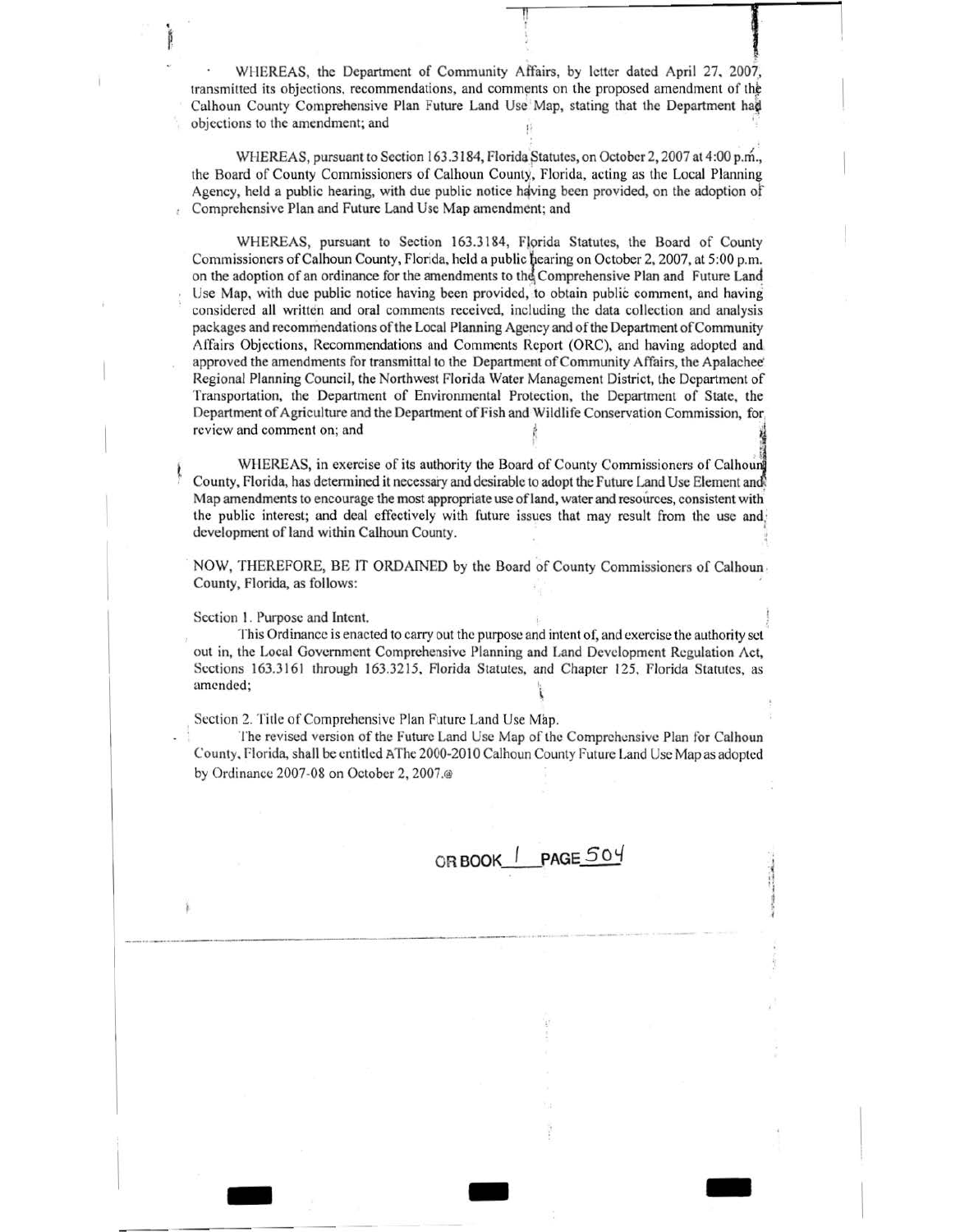1.<br>
1998 : Calhoun County Future Land Use Map Amendment. Section 3. . Calhoun County Future Land Use Map Amendment.

------------ ·- - - -

The Future Land Use Map of the Calhoun County Comprehensive Plan is hereby amended to include the new Future Land Use Map and the six (6) SKY PUD Maps attached and incorporated herein. The amendment changes approximately 312 acres located off Highway 287 and Shelton Road. Boggs Grade Road and Porter Grade Road, from Agriculture to Mixed Usc Rural Residential Land Use, 105 acres, from Agriculture to Conservation and maintain 154 acres as Agriculture Land Use. This land usc change would allow the property to be developed at 2 units per acre, the development proposes 624 new housing units and 479,160 square feet of commercial construction. The property is 571 acres, located in Sections 21, 22, 27 and 28, Township I North, Range 10 West. This proposed Land Use amendment will allow for the SKY Planned Unit Development (PUD). The Future Land Use Element of the Calhoun County Comprehensive Plan is hereby amended to include the new SKY Planned Unit Development (PUD) Policy 8.2.1, including sub-Goal 1., Objective 1.1 and Policies 1.1.1 through 1.1.14 as attached and incorporated herein.

### Section 4. . Calhoun County Comprehensive Plan Element Amendments.

The Calhoun County Comprehensive Plan is hereby amended to include the changes to the Goals, Objectives and Policies of the Plan Elements attached and incorporated herein. The amendments change Future Land Use Polices 3.5 and 5.3, Drainage Policies 1.1, 1.2, 2. 1 and 4.2, Potable Water Policy 1.5, Conservation Policies 2.3, 3.2 and 4.2, Recreation Policy 3.1 and Capital Facilities Policy 1.1.

## Section 5. . Calhoun County Future Land Use PUD Amendments.

The Future Land Use Element of the Calhoun County Comprehensive Plan is hereby amended to include the revised Policy 8.2 attached and incorporated herein. The amendment changes the Planned Unit Development (PUD) policy.

### Section 6. Applicability and Effect.

The applicability and etfect of the Calhoun County Comprehensive Plan shall be as provided by the Local Government Comprehensive Planning and Land Development Regulation Act, Sections 163.3161 through 163.3215, Florida Statutes, and this Ordinance.

#### Section 7. Severability.

If any provision or portion of this Ordinance is declared by any court of competent jurisdiction lobe void, unconstitutional, or unenforceable, then all remaining provisions and portions of this Ordinance shall remain in full force and effect.

#### Section 8. Copy on File.

. .<br>At the metric product the complete of the control of the complete of the complete and complete the complete or  $\omega$  and

A certified copy of the enacting ordinance, as well as certified copies of the 2000-2010 Calhoun County Comprehensive Plan and Future Land Use Map as amended shall be filed wilh the Clerk or the Circuit Court of Calhoun County, Florida, and copies shall be made available to the public for a reasonable publication charge.

OR BOOK PAGE 505